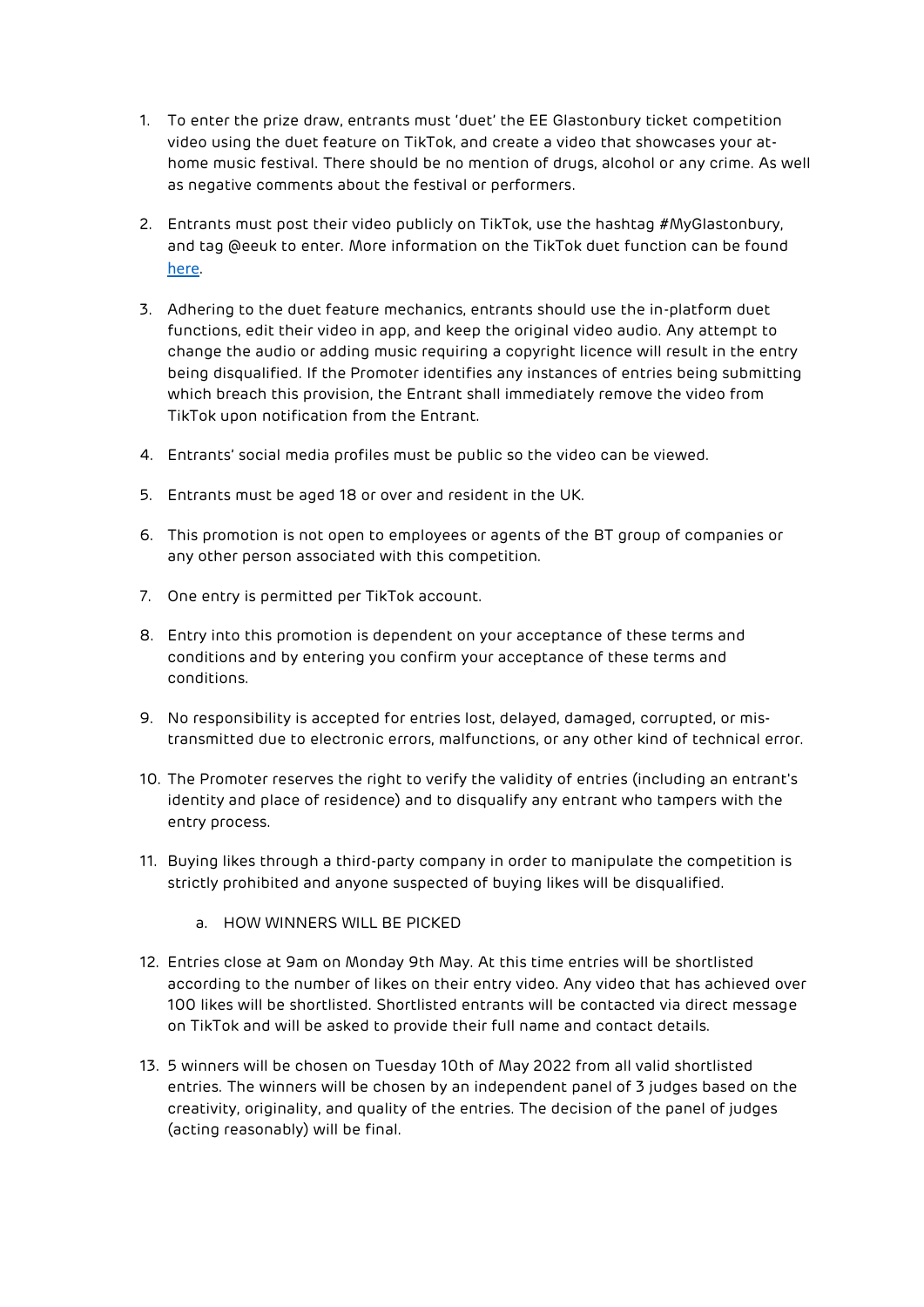- 14. The winners will be contacted using the details they provided during the shortlisting phase. If the Promoter cannot contact a winner within 24 hours, an alternative winner will be randomly selected from the eligible entries that were received before the closing date. The Promoter will not leave a message when it attempts to contact potential winners.
- 15. The judges' decision is final, and no correspondence will be entered into. The Promoter may pass on winners' contact details to a third-party provider to arrange fulfilment of the prize who will provide further details about the prize.
	- a. THE PRIZE
- 16. The prize: one pair of general admission tickets to Glastonbury Festival 2022 per winning entry (for a total of 5 pairs of tickets).
- 17. Tickets to Glastonbury Festival Include:
	- Entry to the Festival, with over 3,000 performances across more than 100 stages
	- Five nights camping (with no early entry fees) booking to be arranged once communication with winners has been established.
	- Free programme
	- Free miniguide
	- Free mobile phone charging
	- Free on-site newspaper
	- Free mobile app
	- Free firewood
	- Kidzfield, where all entertainment, rides and activities are free of charge
	- Part of the value of the ticket provides support for Oxfam, Greenpeace, WaterAid and hundreds of other worthy causes (£2m given annually in recent years)
	- Part of the value of the ticket supports funds to improve the Festival's infrastructure and environmental impact
- 18. The event will take place on Wed, 22 Jun 2022 Sun, 26 Jun 2022 and entrants must be available on these dates.
- 19. All non-photo ticket holders will be required to carry photo ID, to identify themselves as the designated ticket holder.
- 20. Any tickets that are found to be offered for transfer or sale will be cancelled, and the ticket holders refused admission.
- 21. The full Glastonbury ticket T&Cs can be found [here](https://eur02.safelinks.protection.outlook.com/?url=https%3A%2F%2Fwww.glastonburyfestivals.co.uk%2Finformation%2Ftickets%2F%23TCs&data=05%7C01%7Cimogen.wood%40bt.com%7Cc9c404c7e5f148a5efaa08da28301730%7Ca7f356889c004d5eba4129f146377ab0%7C0%7C0%7C637866484250692675%7CUnknown%7CTWFpbGZsb3d8eyJWIjoiMC4wLjAwMDAiLCJQIjoiV2luMzIiLCJBTiI6Ik1haWwiLCJXVCI6Mn0%3D%7C3000%7C%7C%7C&sdata=pxEeH73LSa1xAioxwJ4f36XI1xTpcJRcHo0MA3ibJq4%3D&reserved=0) and should be followed by all ticketholders.
- 22. Delivery of tickets to individual ticket holders will be the responsibility of EE.
- 23. The prize is non-transferable and non-exchangeable. The prize must be taken as stated and no compensation will be payable if the winner is unable to use the prize. The prize is not exchangeable or redeemable for cash or other goods or services. Any attempt to sell, transfer or exchange any part of the prize will result in the prize being withdrawn by the Promoter and the prize will be declared null and void.
- 24. Lost or stolen tickets will not be replaced.